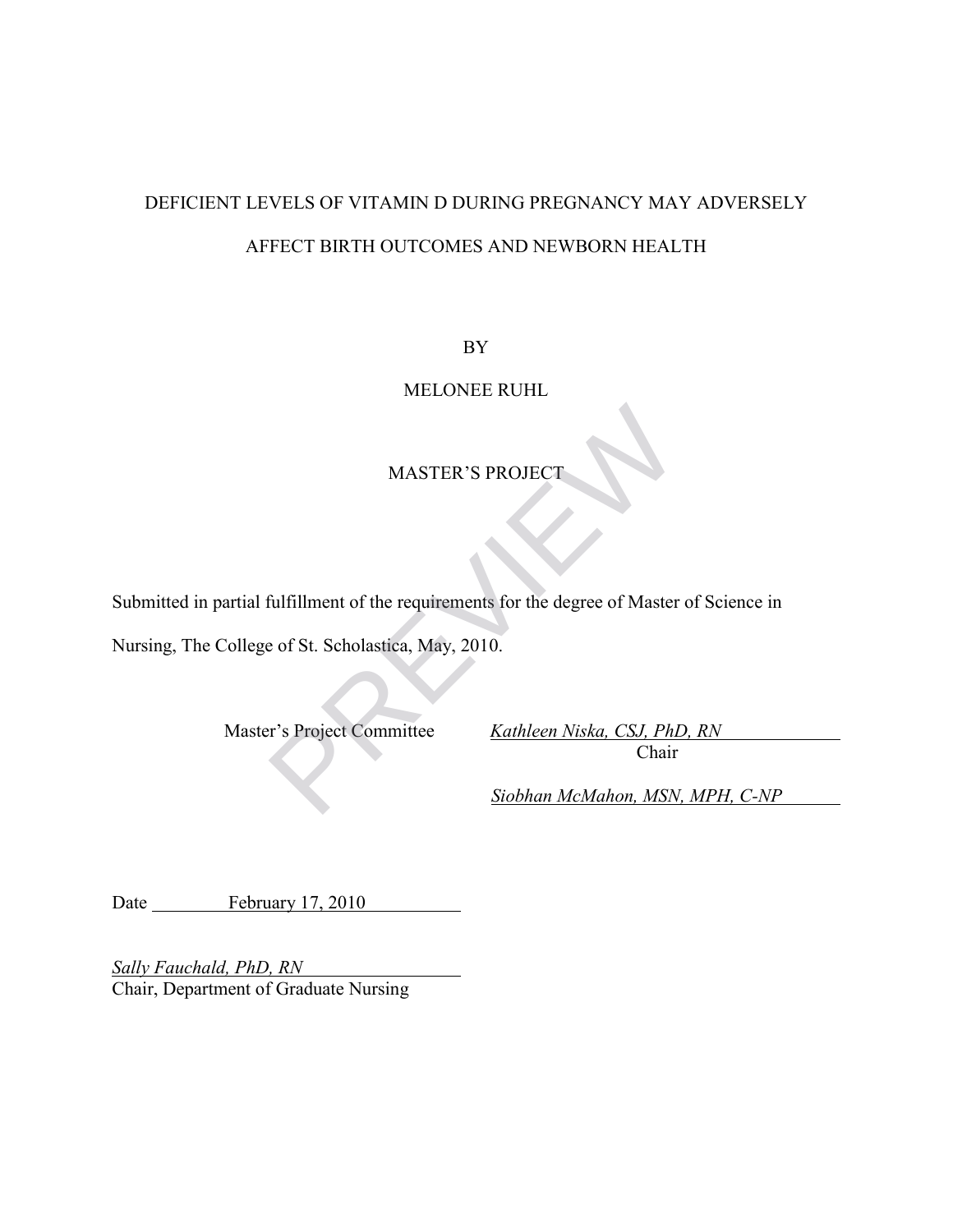UMI Number: 1474586

All rights reserved

INFORMATION TO ALL USERS The quality of this reproduction is dependent upon the quality of the copy submitted.

In the unlikely event that the author did not send a complete manuscript and there are missing pages, these will be noted. Also, if material had to be removed, a note will indicate the deletion.



UMI 1474586 Copyright 2010 by ProQuest LLC. All rights reserved. This edition of the work is protected against unauthorized copying under Title 17, United States Code. The representation is dependent dpental and a complete mainting pages, these will be noted. Also, if material had<br>a note will indicate the deletion.<br>Dissertation Publishing<br>Dissertation Publishing<br>Dissertation Publishing<br>D



ProQuest LLC 789 East Eisenhower Parkway P.O. Box 1346 Ann Arbor, MI 48106-1346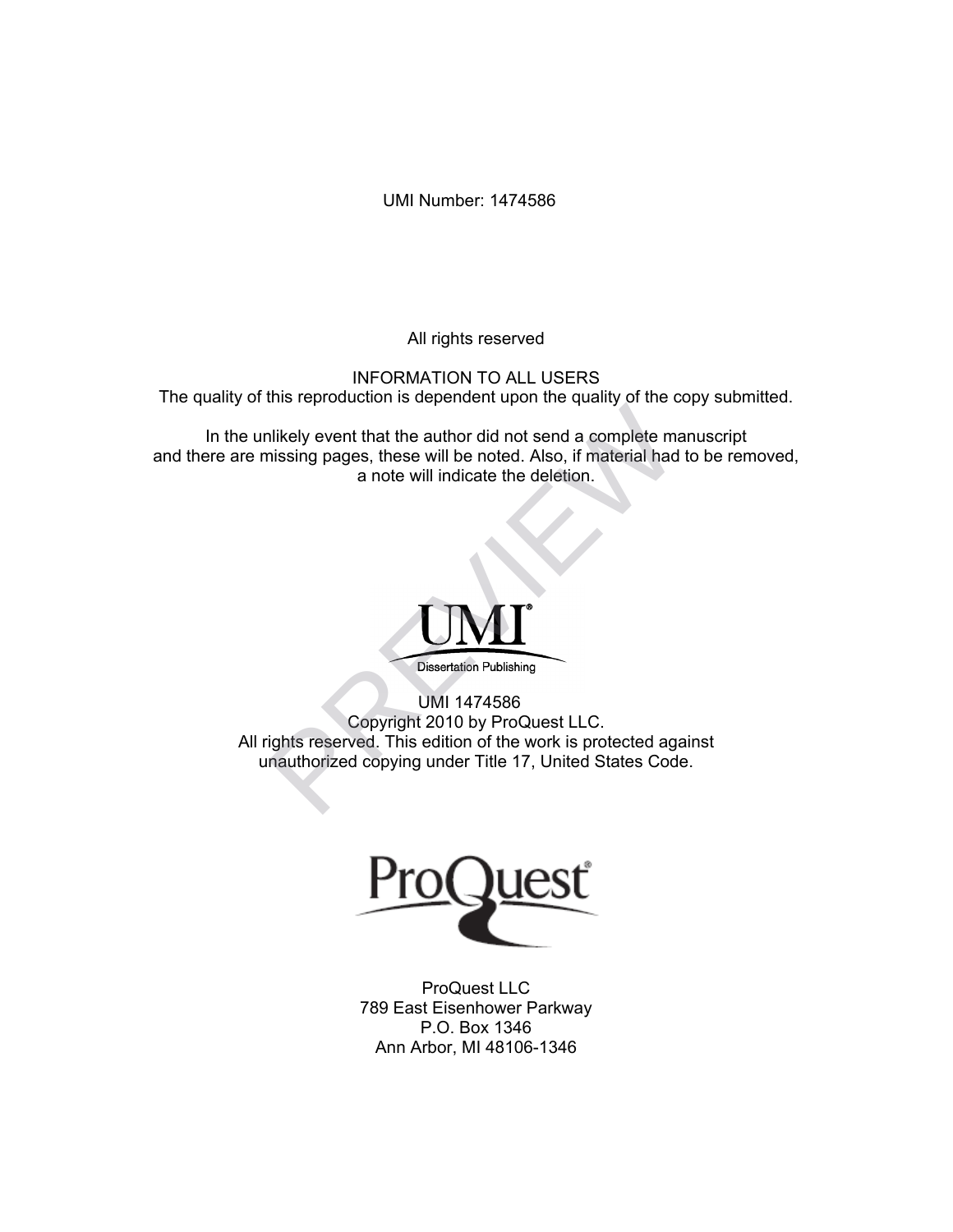© Melonee Ruhl 2010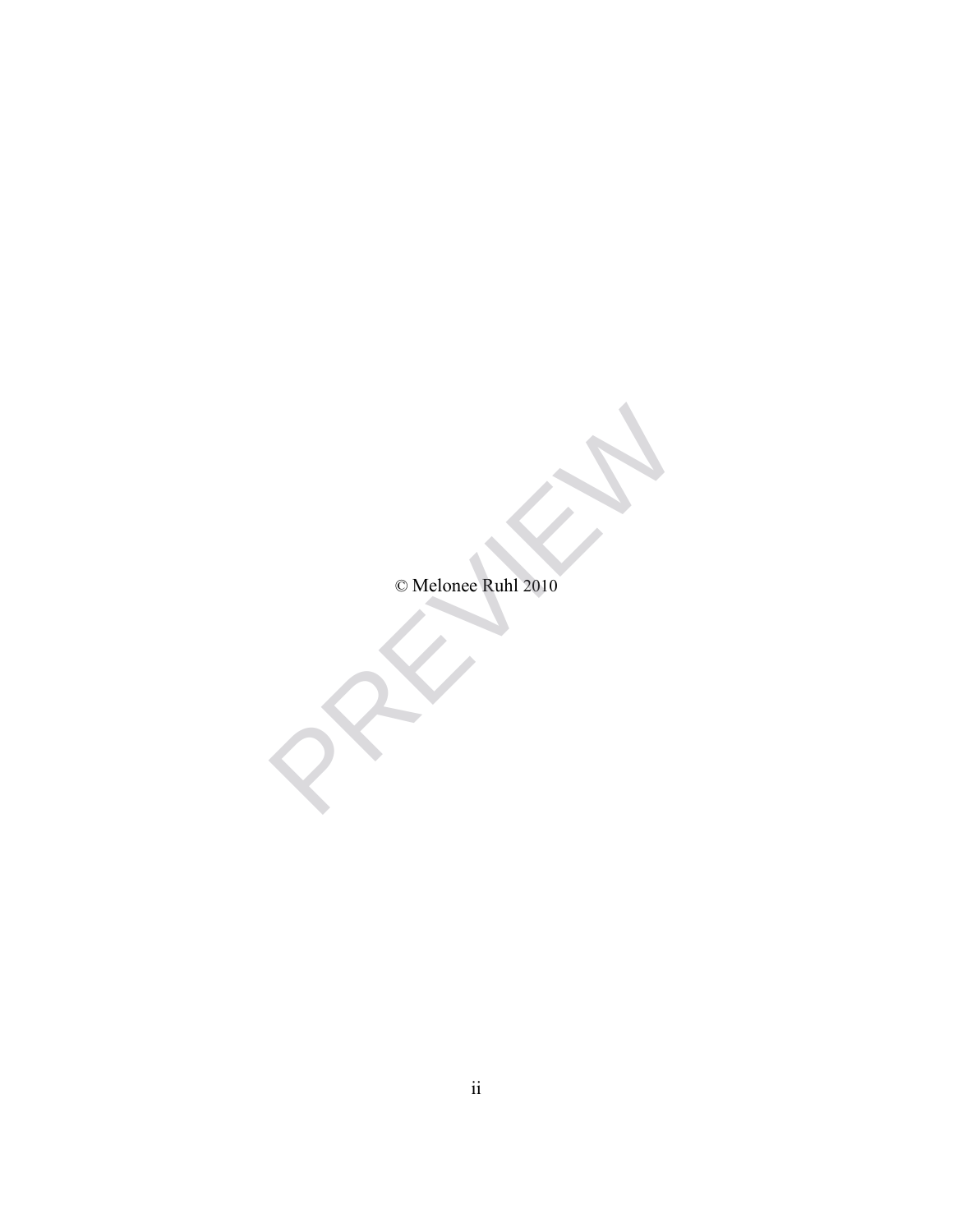An article for Publication for the Journal of Obstetric, Gynecologic, and Neonatal Nursing (JOGNN)

This review article is the sole work of Melonee Ruhl and has not been submitted to any other journals or editors. The author may be contacted at: is the sole work of Melonee Ruhl and has not been submitt<br>journals or editors. The author may be contacted at:<br>1417 Kramer Lake Road<br>Pillager, MN 56473<br>Telephone: 218-251-1711<br>Fax: 218-828-3110<br>Email: mruhl@css.edu<br>is subm

1417 Kramer Lake Road

Pillager, MN 56473

Telephone: 218-251-1711

Fax: 218-828-3110

Email: mruhl@css.edu

This review is submitted for publication as part of graduate nursing requirement

College of Saint Scholastica

Duluth, MN